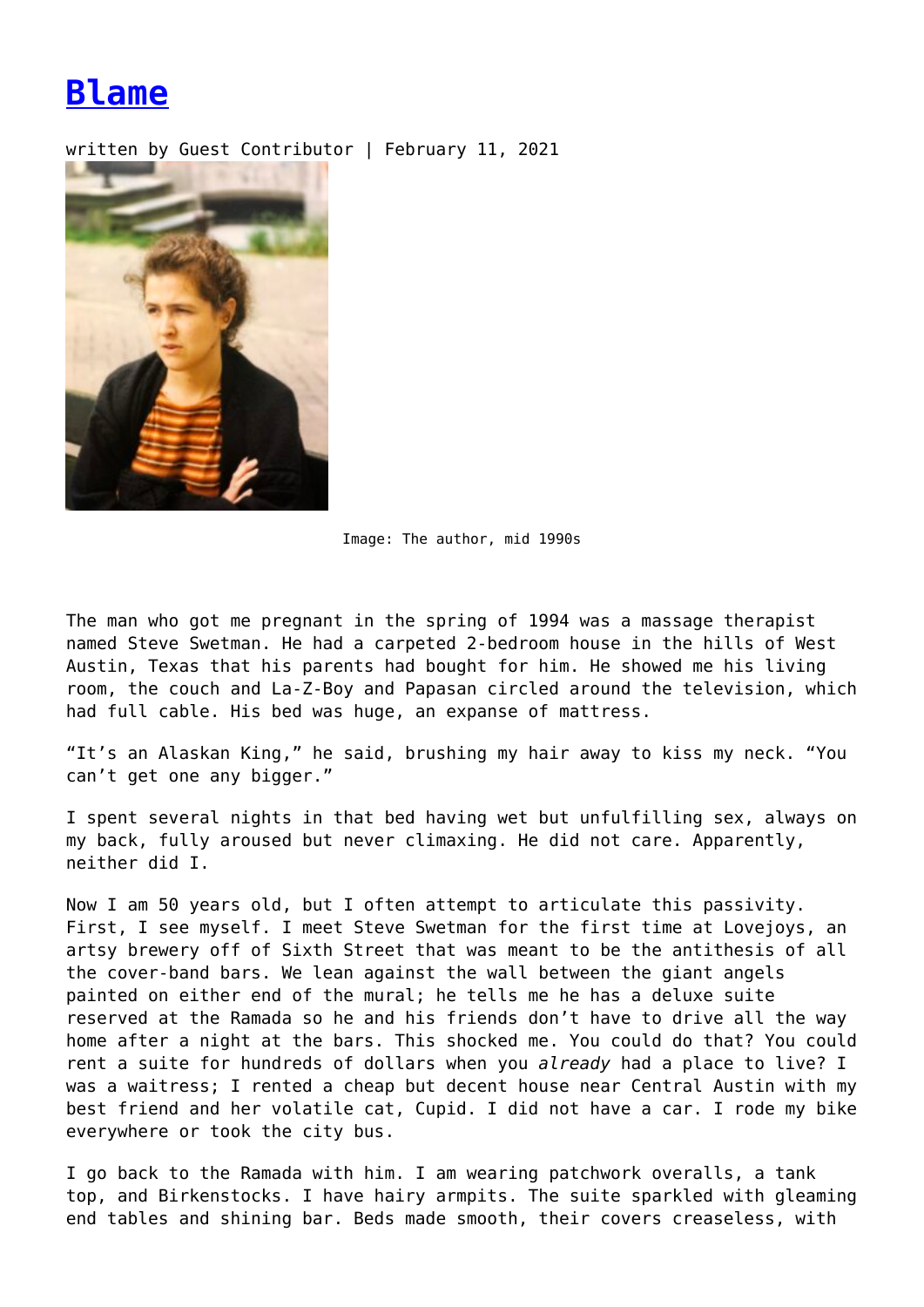quilted magazine pillows leaned perfectly against the headboards. A plush throw over the back of the couch. A balcony overlooking Guadalupe Street, a long, rolling line toward the Colorado River, which ran through the middle of the city. This was how the other half lived. I was 24. And I was there.

\*

We dated and screwed for a few weeks. Without protection. I used it only with men—many of them by then—who brought out a condom.

Few of them ever had. I guess it was my job to do that.

I should have been fired. They should have been fired, too.

For years, I did not get pregnant. I was a bathroom sigher, relieved that my period had arrived. I pictured myself running through a joyous meadow. Free, free, free. Then I inserted a tampon, looked in the mirror, and swore that I would never have unprotected sex again.

Didn't I know what would happen? Willingly fucking without protection when you don't want a child is like waiting in line to have an abortion. I'm sure I did what anti-choicers complain about and told myself it would be okay, because I could always just get an abortion. No problem! Or that chlamydia was okay, because it was totally treatable. No biggie! And sure, crabs were a little embarrassing but really just a routine part of a sexually active life.

After graduating from a 4-year skin-on-skin slut-fest that I called college, I finally convinced myself to take an HIV test. I waited for the results in an Austin social services clinic.

God, please help me. One more time. I squeezed my hands together but kept them in my lap so no one in the waiting room would think I was actually praying. I will never have unprotected sex again. Never never never.

"Your test is negative," the social worker said after she called me back. "You're actually very low risk."

"But I've had so many partners," I said.

"But you don't use needles and neither have any of them. You're what we call 'vanilla.'"

I walked to the bus stop and smiled so hard I hurt my face. *Never never never* morphed into *I'm not that bad I'm not that bad I'm not that bad*. This continuum was short and comfortable, with a bar far too low for me to feel anything like authentic love for myself. But on it I stayed, a self-esteem bottom feeder, having sex without protection and absorbing the guilt that followed.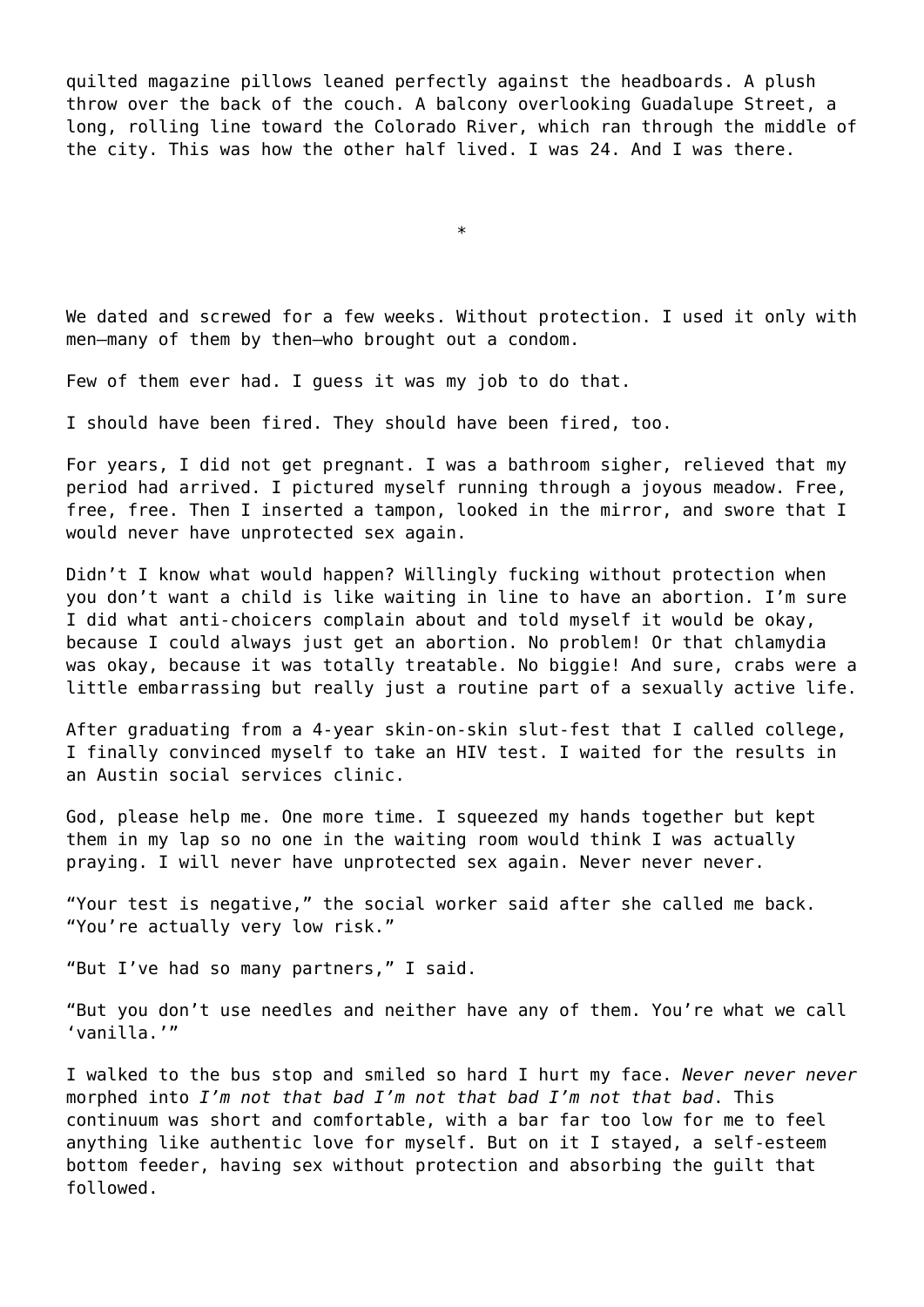But good luck and membership in a safe demographic were apparently not enough. I had always, since I was 16 years old, had sex without protection and absorbed the guilt that followed.

My mother had raised me (apparently not too well) as a feminist. In the early 70s, she went door to door with a briefcase of samples of birth control devices. When I was 5, I squished the diaphragm and spun the IUD coil on my index finger. In fourth grade, I wore an E.R.A. tee shirt and stood in front of my class for Show and Tell to inform them that girls could do anything boys could do. I had had therapy, too, plenty of it—but no therapist ever looked at me and said, "You have GOT to stop having sex without protection. Let's pick this apart. Right now."

Would that have helped? My best friend had said, once, "You have to use protection! Why don't you?" And I didn't know. My choices are cryptic even to me. I do know that I have always been a self-flagellator, a self-shamer, a self-hater, and this habit of mind started when I was a little girl. I remember walking to first grade across my small Iowa hometown, the hood of my parka sealed up tightly around my head, and feeling… bad about myself. Already deflated. As I grew into a teenager and interacted with other people at friends' houses or school dances or football games or the mall and started having sex, I felt an internal monologue of fear and insecurity and desperation.

I picture myself, so meek and passive in my sexuality (sexuality? what was that?), so painstaking in my self-destruction.

And I forgive myself. Sometimes.

Other times I think, gross. How disgusting. And I am not thinking this about moldy food, or a pile of dogshit in the middle of the sidewalk. I am thinking this about myself, the only Self I will ever have.

I cry. Sometimes.

By the time I learned I was pregnant, Steve Swetman had stopped calling. So I called him.

\*

"It's yours," I said.

He drove right over, sat on the couch, clasped his hands.

"My mom. My parents. They can't find out."

"They won't," I said. "I'm going to have an abortion."

And then he was in my life again, calling me every day and taking me out and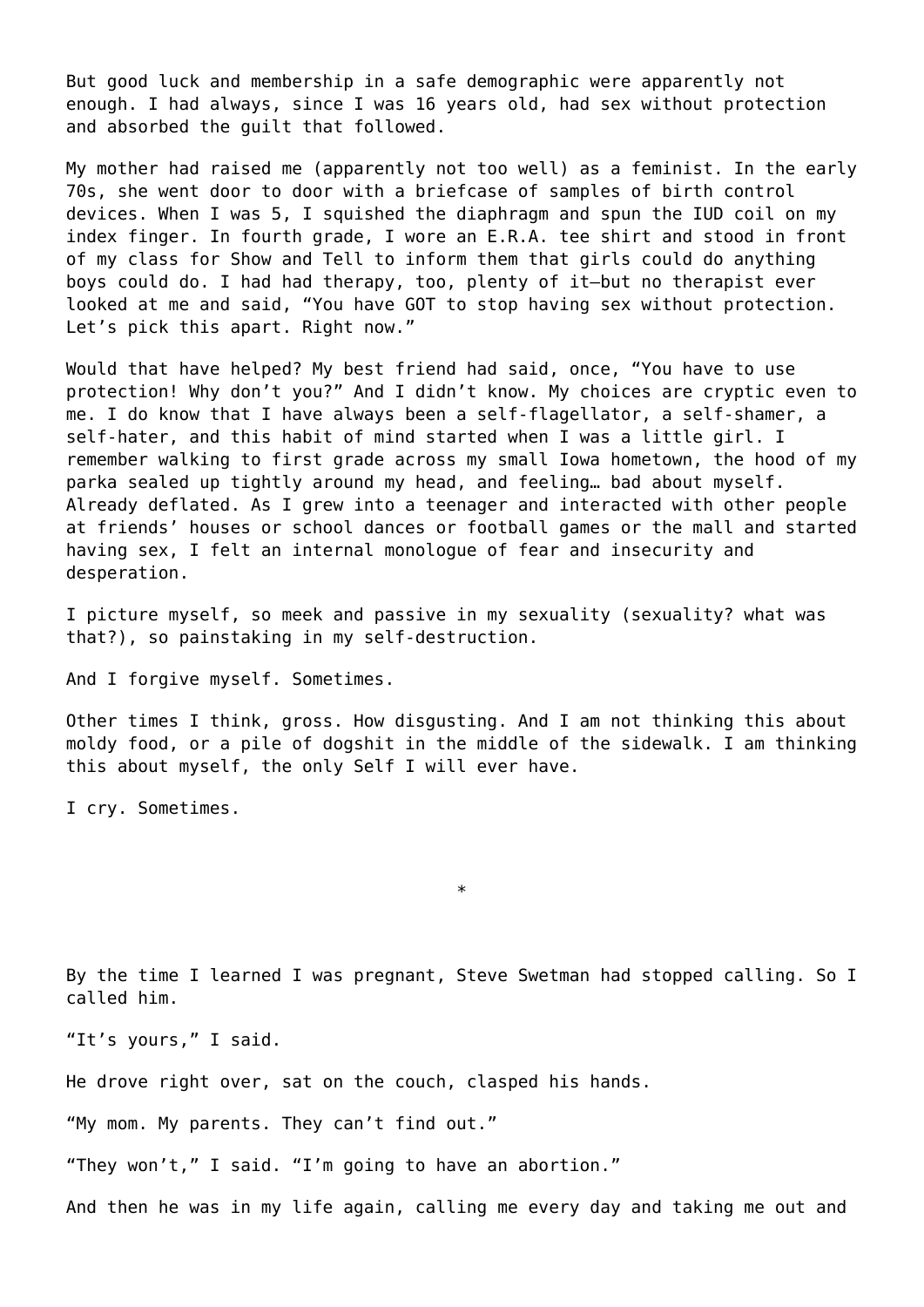watching rented movies with me while Cupid sat on top of our television next to the antenna and scowled out the window, orange tail hanging down into the screen.

I made Steve Swetman use a condom, because even though I was already pregnant, I was going to practice being assertive. I suddenly understood that I had to use condoms all the time, every time. Never did I want another uncovered penis near me. I was still numb to my own sexuality—epiphanies can only go so far—but I had what felt like real feelings for Steve Swetman. He was behaving like an attentive boyfriend. And in my time of crisis, too! When I was crying and unhinged all the time! What a win!

I waited tables every night at the Magnolia Café, a 24-hour restaurant where I worked graveyard shifts. I was also a graduate student at The University of Texas at Austin, taking two classes toward a degree I never came close to completing in library and information science. I felt the weight of my recklessness in everything I did. I typed papers for class pregnant, washed my dishes pregnant, did my laundry pregnant, rode my bike pregnant, served omelettes pregnant, showered pregnant, drank beer pregnant, ate breakfast pregnant, ate lunch pregnant, ate dinner pregnant, fell asleep pregnant, woke up pregnant.

It was excruciating.

A cohort of about 10 women got abortions the same day I did. We had a group information session, changed into gowns, and took a pill; then we waited together on sofas and chairs in a large lounge to be called back one at a time. A woman in her late 40s sat across from me. She had five children.

\*

"My husband says I'm going against God," she said. "But I just can't. We can't have another one."

I didn't say, if he were pregnant, he'd go against God, too. She squeezed the hem of her gown in her fist and wiped a tear away. She did not *want* this. She did not *want* an abortion. She believed it was her only choice.

"You're doing the right thing," I told her, because she was.

What did not help: the man outside yelling through the walls, "It's a baby! It's a baby! It's a baby!"

Another woman there was my age. We shared salsa recipes. I was surprised by her use of canned tomatoes instead of fresh, and also doomily aware that we were both about to get ABORTIONS. I was not aware of how lucky we were to have access to them and money to pay for them. I wish I could tell you I had been aware of this. Of so much injustice. But I wasn't.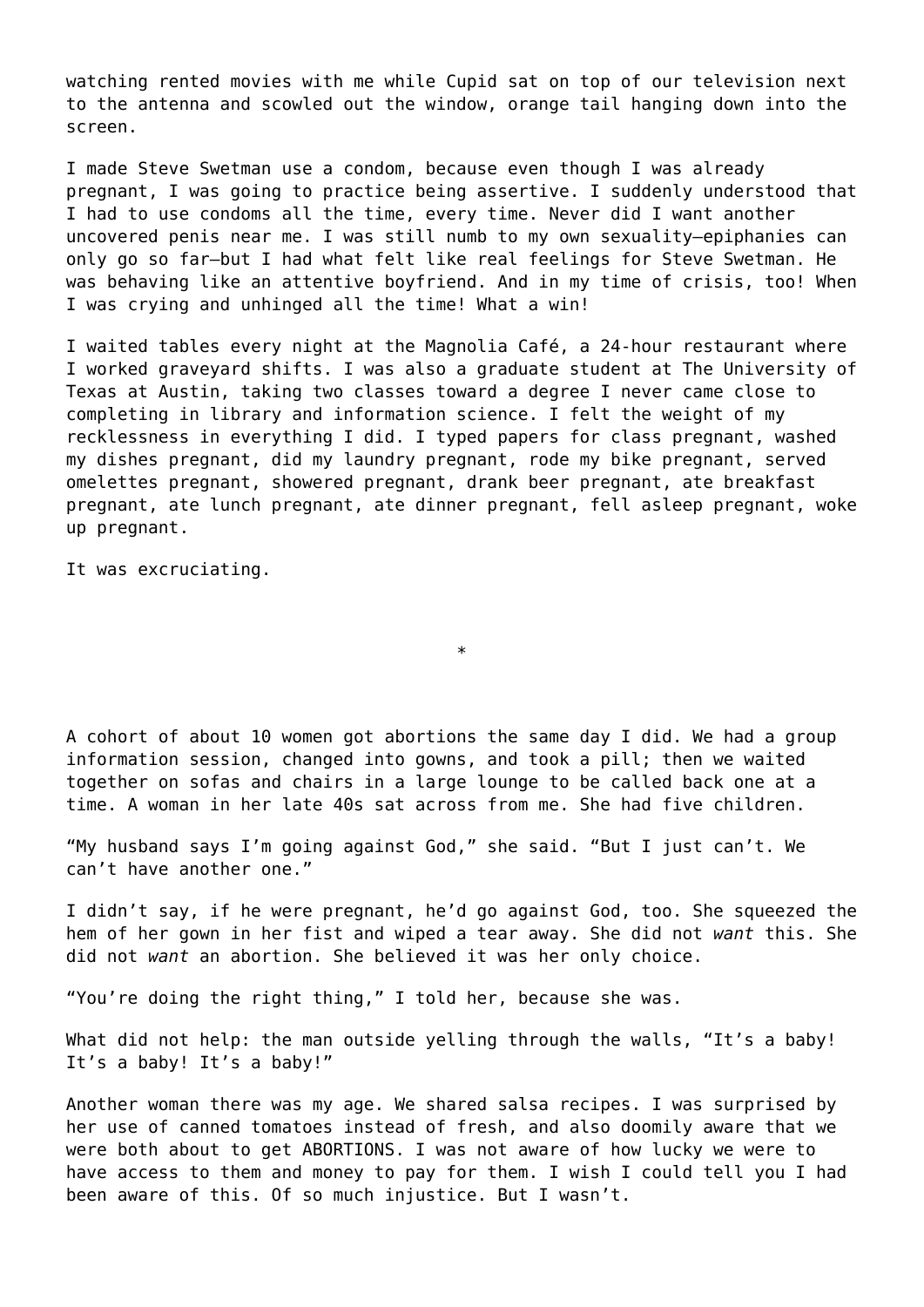"It's a baby!" he screamed. "It's a baby!"

"You know it is not a baby, don't you?" Said the clinician, walking me into the procedure room.

"Yes," I said, not knowing this at all, because I felt so very very very very horrible about myself and my life and my decisions that I could not hear what she was telling me, or ask her to explain. I did not believe Screaming Man, but I also did not have the ability—at any moment during those weeks—to make embryo/fetus/baby distinctions because I was instead asking myself why I had done what I had done and attempting to forgive myself. And failing. I was trying so hard to replenish the self-esteem I never had that I did not recall what my mother had told me about abortion when I was in my late teens.

Isn't it the death of something? I asked her. Isn't it extinguishing a life? Killing something?

Maybe, she said. But we cannot make women have babies. What do you want to do, chain them to trees?

I lay on the table and took the mask that the clinician handed to me. Inhaled the gas.

If you ever get an abortion, whether it's because you did not insist on protection, or you did not want another child, or you were too turned on to care, or your birth control didn't work, or a man raped you: I hope you know that getting an abortion is loving yourself. I hope you know that you are doing the absolute and undeniable right thing.

But that day, as I spread my legs and set my feet into the stirrups and heard the whir of the vacuum and sobbed to the nurse about what a mess I was, I did not know any of this. I felt only my Self. And she was a weak little fuck up.

\*

Afterward, Steve Swetman took me back to his house. I did not want to go. I wanted to go home and sit on my Salvation Army couch and drink wine and listen to Cupid hiss his way through the house and let my best friend make dinner for me, as she had offered to do. I wanted to be in my own bedroom, where my tapestry hung over the windows, the one my mother had bought me when I was 18. I wanted to call her, my mother with whom I had always been impatient and sometimes viscerally mean, my mother who did not ask who or what or where or how could I. She sent me a check. It was in the mail by the time we got off the phone.

Steve Swetman had offered to pay for it.

Don't worry, I said. My mom is.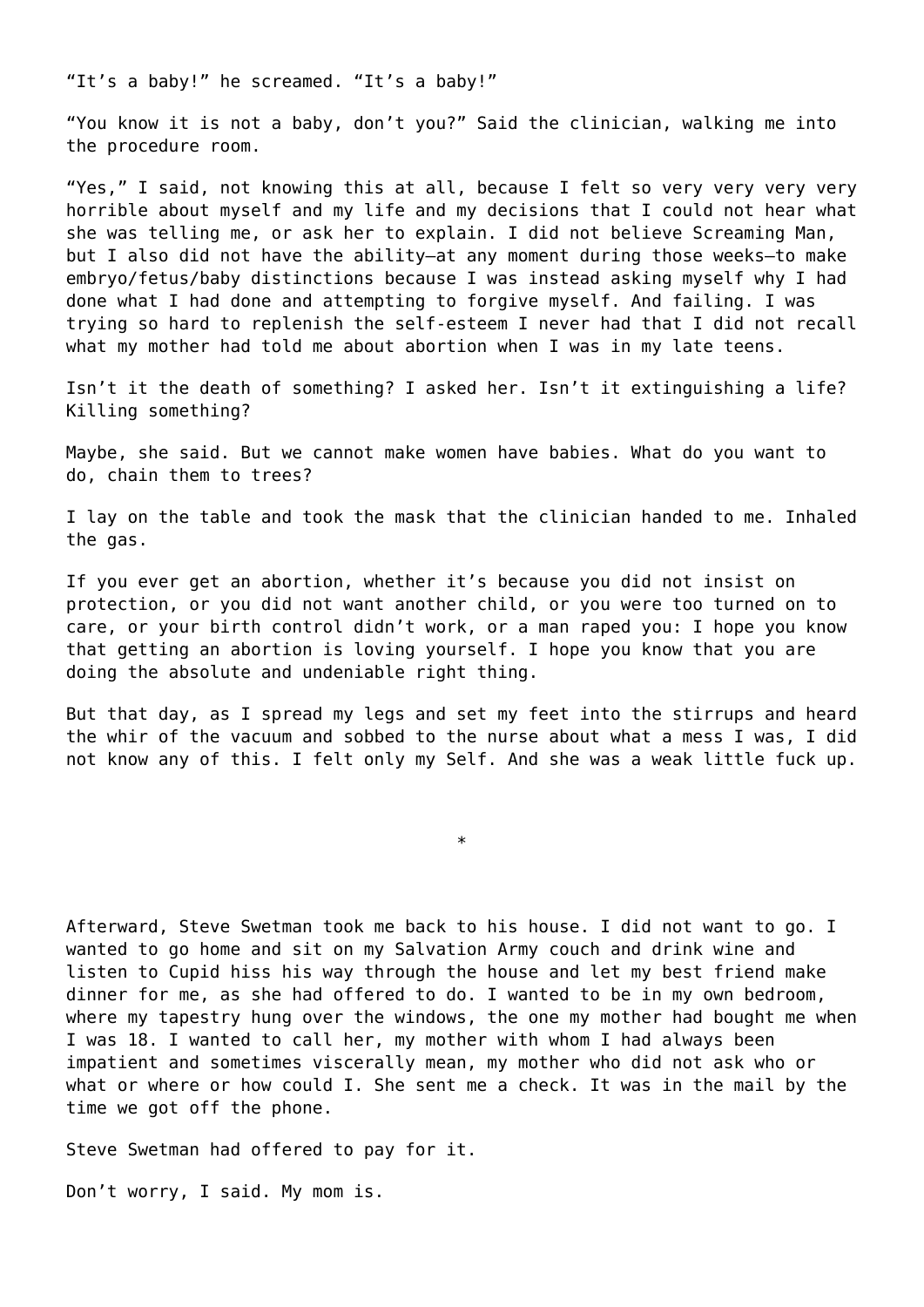Did I call her? Did I tell Steve Swetman to take me home? No, because wellsocialized women like me prefer the fantasy of the attentive boyfriend, especially if we're distraught. And I was. I had just had an abortion because I was a joke of a woman and a feminist, and what I thought would repair me was a white, doughy frat boy.

He settled me into his Alaskan King and then went to get food from Olive Garden. I tried to eat in bed, but Steve Swetman didn't have a tray to put the food on and the containers were bendy and I spilled Alfredo sauce on his 800-count Egyptian sheets. I moved to the bar between his kitchen and dining room and tried to eat there, but the cheese was like plastic and the pasta shells undercooked and his ceiling light fixture so tentacley and gold and ugly. I started to cry. I hated fucking Olive Garden. Why had I said this was okay? Why was I here?

I still couldn't sleep despite the pain pills, so just before midnight, I asked him to drive me home. He said sure—probably suppressing a whoop—and when he dropped me off, I limped up the gravel driveway and across our tiny porch and opened the door. The house was quiet. My best friend had left a note on my pillow, saying that she had gone to her boyfriend's for the night but to call any time. She had left a note on the couch that morning, too, telling me she loved me.

I changed my pad for the hundredth time and got into my bed, burrowed under the covers, and looked at the ceiling. I turned out the light and closed my eyes, then felt a presence at my shoulder and opened them. There was Cupid, my best friend's cat. Right beside me. Orange and huge, with a wide face.

I held out my hand. He did not run away. He started to purr. I scratched his head and put my fingers gently on his throat to feel the vibration in the darkness.

\*

Two days after the procedure, I had to go to class. I rode my bike to campus and sat through the 90-minute lecture. When I stood to leave, I cramped up. I used the restroom, changed my pad, walked out to the parking lot. It was a breezy spring day. Cars on the I-35 pounded by in the distance. I stood at the bike rack, my pelvis throbbing, so tired and demoralized I thought I might pass out. I felt no ambivalence about the loss of the embryo. That emptiness brought me peace. What I felt was fury. Here I was riding my bike on a pad the size of a compacted diaper, working all night long, not sleeping well, unable to focus and trying constantly to keep from feeling like the submissive idiot I knew I was. Telling myself horrible things about myself. I might have been a little suicidal. I'm not sure.

And where was Steve Swetman? Sailing. Water skiing. Giving massages. Having his bills and maroon Ford Explorer paid for. Right before the abortion, when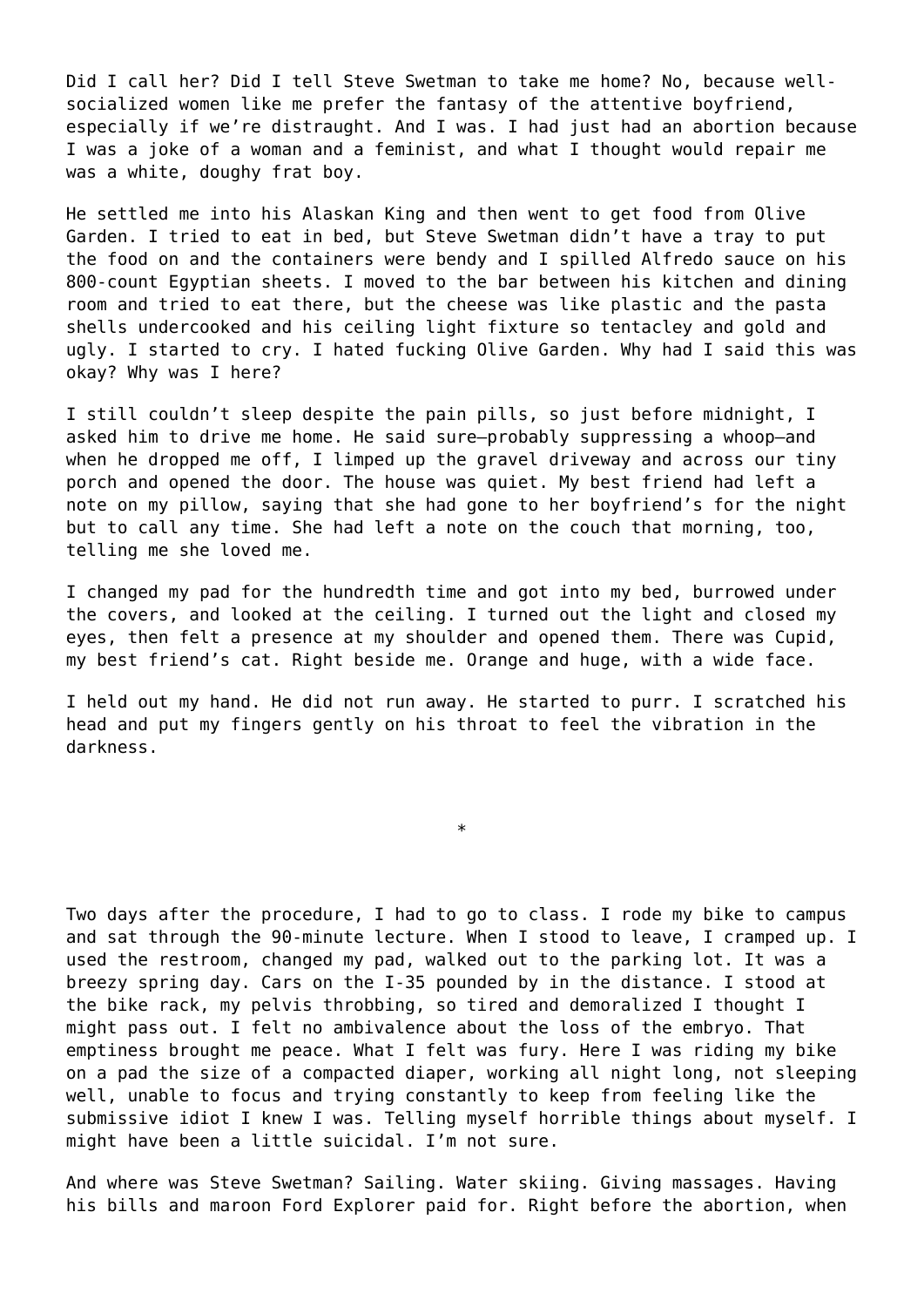we had pulled into the clinic, he turned off the ignition and told me how his friends had responded when he told them he got a girl pregnant.

"Say it's not yours."

"Split. She could change her mind and have the baby."

"She's not asking you to pay for it, is she?"

I didn't have a trophy in my purse, but if I had, I would have presented it to Steve Swetman, so grateful that he had ignored his friends' advice. What a man! I took his hand and thanked him. Awarded him honors for being adequate.

Then he disappeared, because the abortion was over.

For him.

Fuck that! Fuck you, Steve Swetman! You will suffer, you oblivious spermspewing piece of shit. You will come pick me up and make my life easier and know my pain and misery! I left the bike rack and went to the pay phone just inside the building where I'd had class.

"I need a ride home."

"I'm with my buddy."

"I'm bleeding and cramping and I don't think I can ride my bike right now."

"Just a second."

Muffled voices in the background. Rage in my throat.

"Right now?"

"Yeah."

And then I let him have it. My words of wrath and revenge like raging wildfire:

"Look." I cleared my throat. "You need to help me."

A group of wispy undergraduates walked past me out the door. Did they have unprotected sex, too? Did they curse themselves so naturally that it was like taking a breath?

He showed up with his friend, put my bike in the back of his Explorer, and drove me home. They talked in the front seat while I sat in the back and looked out the window. Smashing Pumpkins played in the tape deck. I hated that band. The windows were down the whole way. Austin, the skinny city, passed by in a blur.

He dropped me off and I never saw him again.

I walked my bike into the house. My best friend came out of her bedroom.